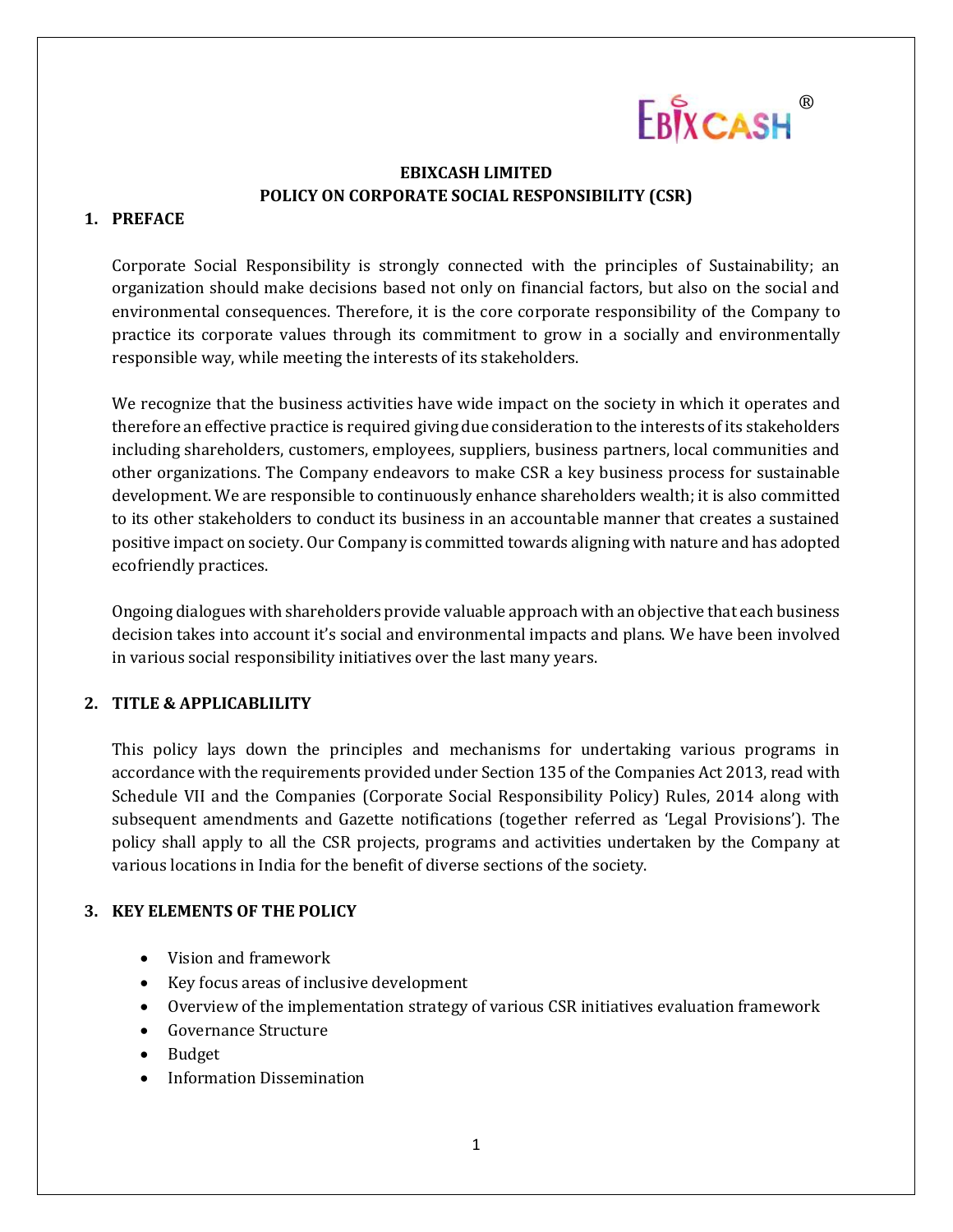

As a responsible corporate citizen, The Company has embarked on several initiatives of scale in the education, healthcare and livelihood domains. The Company endeavors to continuously learn from its experiences and adapt its policies and implementation strategy on an ongoing basis.

#### **4. VISION AND FRAMEWORK**

Conscious business decisions which directly and indirectly create value for multiple stakeholders and helped in improving lives of the people.

#### **5. KEY FOCUS AREAS OF INCLUSIVE DEVELOPMENT**

The Company will focus primarily on the following programmes:

#### **A. Community Development**

The Company aims to create a meaningful and lasting impact on the communities proximate underserved areas by helping them transcend the barriers of socio-economic development.

A Model of Integrated Service will be established to improve the life of communities living in slum areas:

- Sanitation and hygiene
- Preventing malnutrition in designated communities
- Promotion of healthy lifestyles
- Access to drinking Water, clean environment.
- Developing infrastructure facilities like homes.
- Elderly care
- Education to children and women

The programme will bridge the gap by uniting the Governmental Efforts with the Industry and Peoples Participation.

#### **B. Healthcare**

The Company intends to touch the lives of the people by reaching out to people from every walk of life to help them stay healthy and educated. The objective is to promote education and wellness and not treatment.

In line with this, under its CSR focus, the company will aim to promote health and education of the children's living in slum areas. The Company will perform the following activities: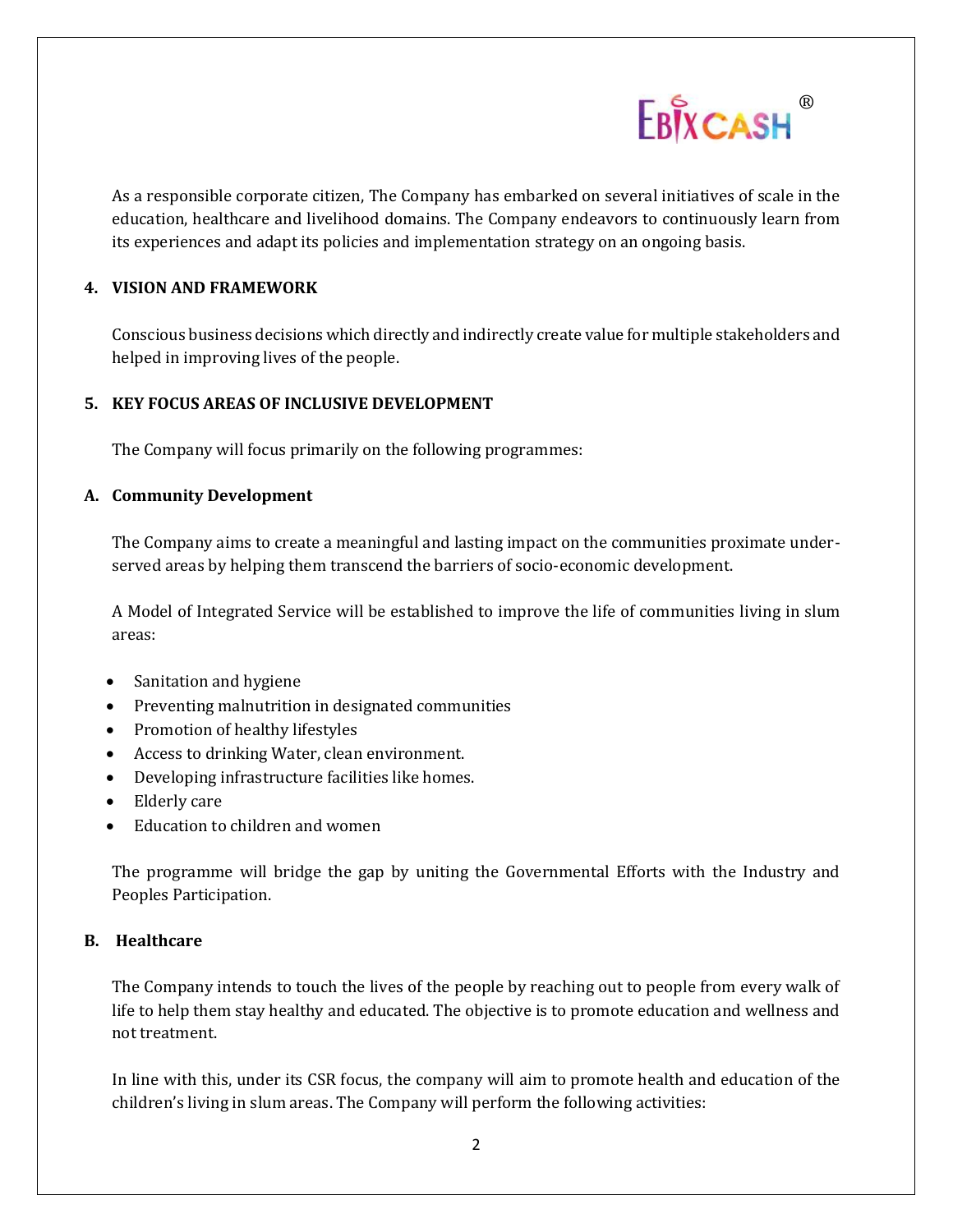

• Promote public healthcare activities including preventive and promotive healthcare through medical treatment & awareness campaigns on basic healthcare.

The Company will not spend any amount directly on healthcare activities, whatever CSR expenditures will be made on Healthcare activities as stated above, shall be made through any permitted vehicle as specified under Companies Act, 2013 and related rules issued thereon.

## **C. Education and Skills Development**

To work on several educational initiatives to provide quality education, training, skill enhancement for improving the quality of living and livelihood. Initiatives are aimed at:

- Promoting primary and secondary education
- Enabling higher education through merit cum means scholarships, including for differently abled across the country.
- Using sports as a tool for development of students in both urban and rural settings.
- Promoting higher education including setting up and supporting universities
- Skill development and vocational training

## **D. Environment**

To enable enhanced livelihood and quality of life, promote environment sustainability through various initiatives for:

- Ecological sustainability
- Promoting biodiversity
- Conservation of natural resources
- Maintaining quality of soil, air and water
- Promoting renewable energy
- Developing gardens and river fronts

## **E. Entrepreneurship**

Company aims to hold entrepreneurship workshops by tie up with financial institutions to provide training, create financial and business templates, to link the entrepreneurs to the first generation entrepreneurs and to provide them the required Information.

## **F. Socio Economic Development**

Company intends to contribute funds towards socio economic development of SC, ST, minorities and women.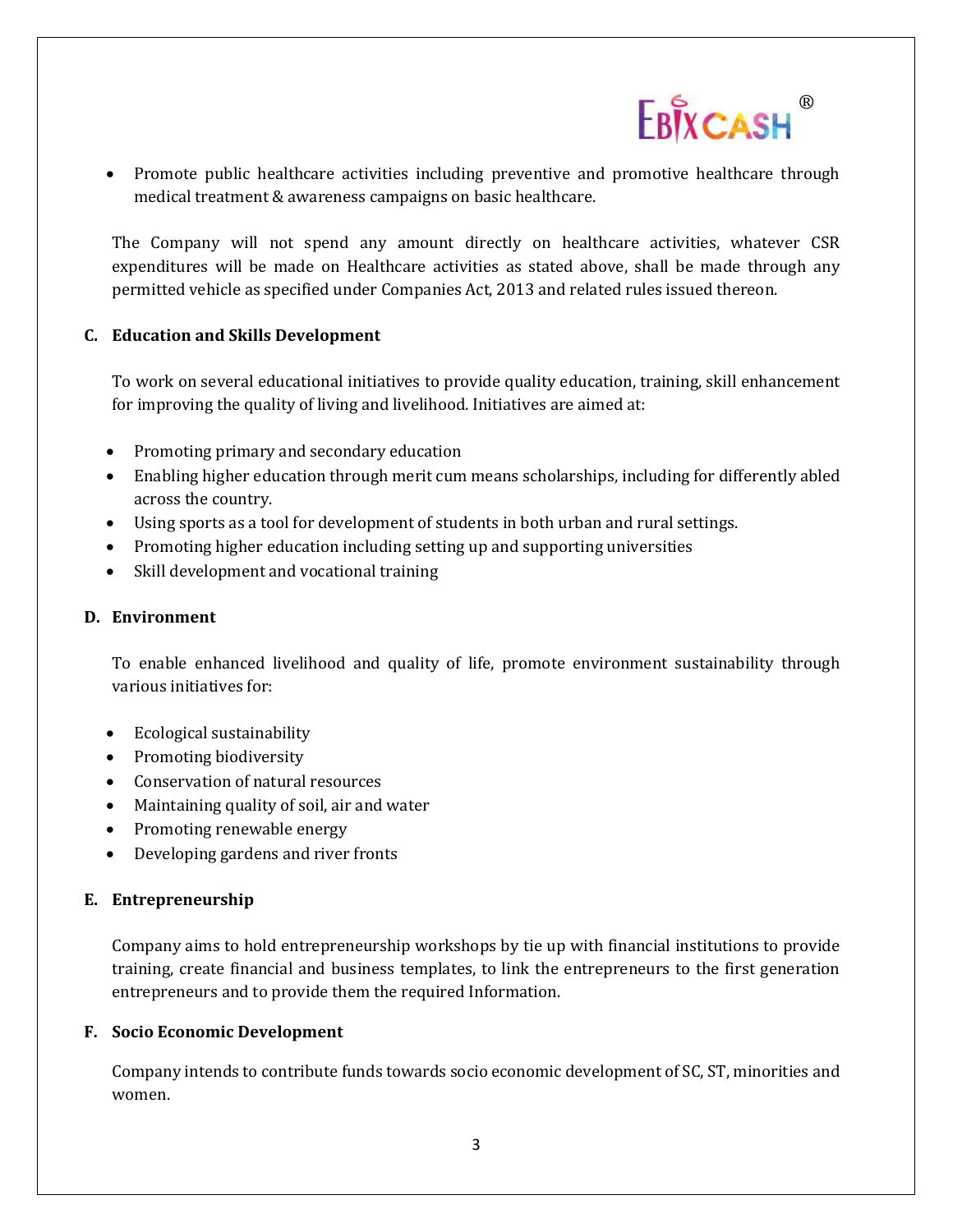

## **G. Other Initiatives**

To undertake other need based initiatives in compliance with Schedule VII of the Companies Act, 2013.

## **6. OVERVIEW OF THE IMPLEMENTATION STRATEGY OF VARIOUS CSR INITIATIVES**

We are committed towards improving the lives of India's marginalized and vulnerable communities. Direct Engagement: We have direct engagement strategy and most initiatives are executed directly through a team of professionals.

Other Implementing Agency: In addition to direct engagement, in specific cases, along with other organizations who have the technical expertise and experience to undertake various programs in the identified core focus areas of operation, to improve our outcomes.

# **7. EVALUATION FRAMEWORK**

Prior to the commencement of projects, we will carry out a baseline study of the areas. The study will encompass various parameters such as – health indicators, literacy levels, sustainable livelihood processes and population data - below the poverty line and above the poverty line, state of infrastructure, among others. From the data generated, an action plan will be developed for the effective development of the required area.

These action plans will be then presented at the CSR Committee Meeting. All projects/programs will be assessed under the agreed strategy, and will be monitored time to time.

## **8. GOVERNANCE STRUCTURE**

# CORPORATE SOCIAL RESPONSIBILITY COMMITTEE (CSR COMMITTEE)

The Board of Directors of the Company has formed a CSR Committee. The CSR Committee along with the CSR team is responsible for the decision making with respect to CSR policy.

The CSR Committee recommended the policy to Board of Directors of the Company and the Board have approved this policy.

The CSR Committee will meet to review the implementation of CSR projects/ programs and give suitable direction.

The CSR Committee shall formulate and recommend to the Board, an annual action plan in pursuance of its CSR policy, which shall include the following:

## **9. BUDGET**